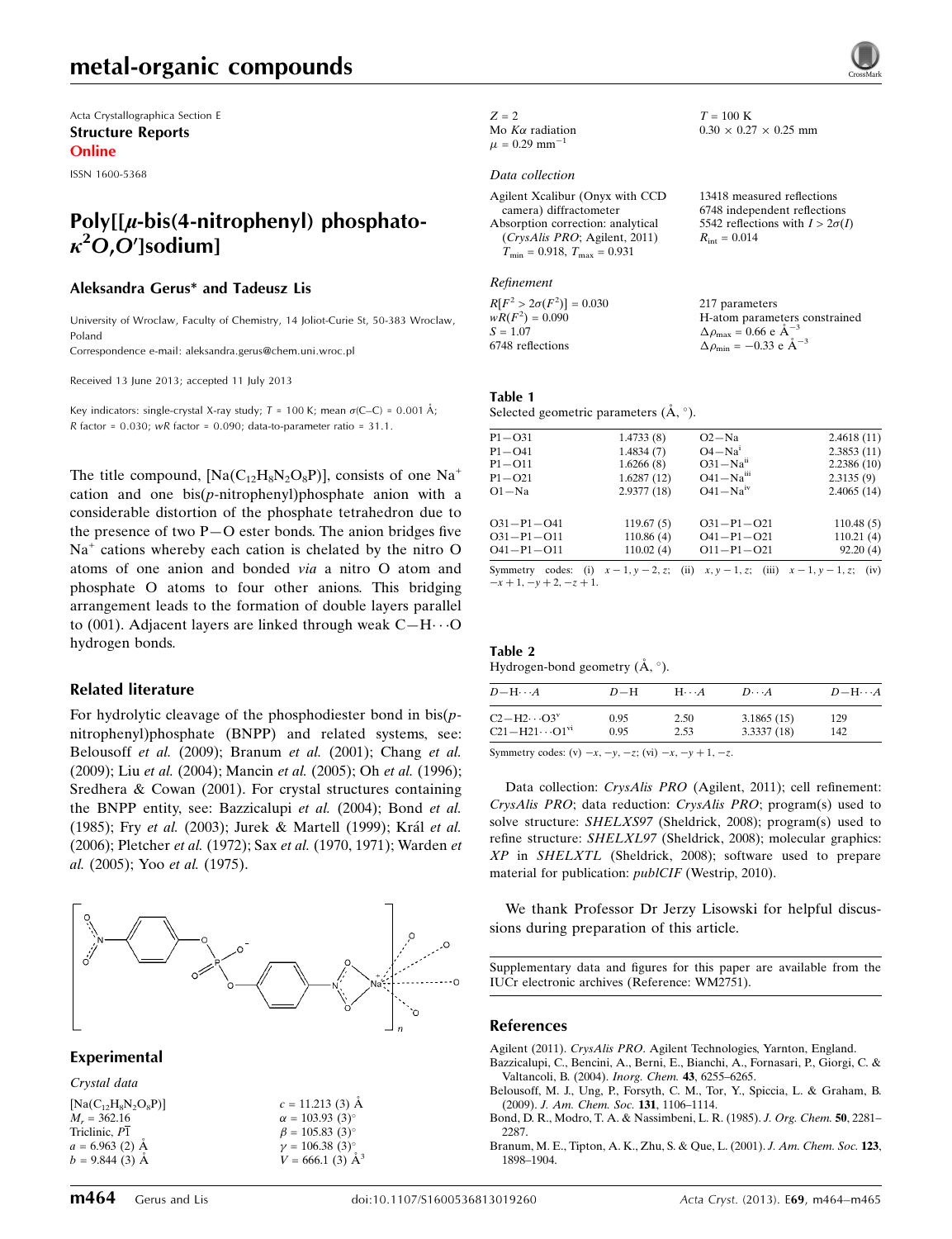- [Chang, C. A., Wu, B. H. & Hsiao, C.-H. \(2009\).](https://scripts.iucr.org/cgi-bin/cr.cgi?rm=pdfbb&cnor=wm2751&bbid=BB6) Eur. J. Inorg. Chem. pp. 1339– [1346.](https://scripts.iucr.org/cgi-bin/cr.cgi?rm=pdfbb&cnor=wm2751&bbid=BB6)
- [Fry, F. H., Jensen, P., Kepert, C. M. & Spiccia, L. \(2003\).](https://scripts.iucr.org/cgi-bin/cr.cgi?rm=pdfbb&cnor=wm2751&bbid=BB7) Inorg. Chem. 42, 5637– [5644.](https://scripts.iucr.org/cgi-bin/cr.cgi?rm=pdfbb&cnor=wm2751&bbid=BB7)
- [Jurek, P. E. & Martell, A. E. \(1999\).](https://scripts.iucr.org/cgi-bin/cr.cgi?rm=pdfbb&cnor=wm2751&bbid=BB8) Inorg. Chem. 38, 6003–6007.
- Král, V., Lang, K., Králová, J., Dvorák, M., Martásek, P., Chin, A. O., [Andrievsky, A., Lynch, V. & Sessler, J. L. \(2006\).](https://scripts.iucr.org/cgi-bin/cr.cgi?rm=pdfbb&cnor=wm2751&bbid=BB9) J. Am. Chem. Soc. 128, [432–437.](https://scripts.iucr.org/cgi-bin/cr.cgi?rm=pdfbb&cnor=wm2751&bbid=BB9)
- [Liu, C., Wang, M., Zhang, T. & Sun, H. \(2004\).](https://scripts.iucr.org/cgi-bin/cr.cgi?rm=pdfbb&cnor=wm2751&bbid=BB10) Coord. Chem. Rev. 248, 147– [168.](https://scripts.iucr.org/cgi-bin/cr.cgi?rm=pdfbb&cnor=wm2751&bbid=BB10)
- [Mancin, F., Scrimin, P., Tecilla, P. & Tonellato, U. \(2005\).](https://scripts.iucr.org/cgi-bin/cr.cgi?rm=pdfbb&cnor=wm2751&bbid=BB11) Chem. Commun. pp. [2540–2548.](https://scripts.iucr.org/cgi-bin/cr.cgi?rm=pdfbb&cnor=wm2751&bbid=BB11)
- [Oh, S. J., Song, K. H., Whang, D., Kim, K., Yoon, T. H., Moon, H. & Park, J. W.](https://scripts.iucr.org/cgi-bin/cr.cgi?rm=pdfbb&cnor=wm2751&bbid=BB12) (1996). [Inorg. Chem.](https://scripts.iucr.org/cgi-bin/cr.cgi?rm=pdfbb&cnor=wm2751&bbid=BB12) 35, 3780–3785.
- [Pletcher, J., Sax, M. & Yoo, C. S. \(1972\).](https://scripts.iucr.org/cgi-bin/cr.cgi?rm=pdfbb&cnor=wm2751&bbid=BB13) Acta Cryst. B28, 378–387.
- [Sax, M., Pletcher, J. & Gustaffson, B. \(1970\).](https://scripts.iucr.org/cgi-bin/cr.cgi?rm=pdfbb&cnor=wm2751&bbid=BB14) Acta Cryst. B26, 114–124.
- [Sax, M., Pletcher, J., Yoo, C. S. & Stewart, J. M. \(1971\).](https://scripts.iucr.org/cgi-bin/cr.cgi?rm=pdfbb&cnor=wm2751&bbid=BB15) Acta Cryst. B27, 1635– [1644.](https://scripts.iucr.org/cgi-bin/cr.cgi?rm=pdfbb&cnor=wm2751&bbid=BB15)
- [Sheldrick, G. M. \(2008\).](https://scripts.iucr.org/cgi-bin/cr.cgi?rm=pdfbb&cnor=wm2751&bbid=BB16) Acta Cryst. A64, 112–122.
- [Sredhera, A. & Cowan, J. A. \(2001\).](https://scripts.iucr.org/cgi-bin/cr.cgi?rm=pdfbb&cnor=wm2751&bbid=BB17) J. Biol. Inorg. Chem. 6, 337–347.
- [Warden, A. C., Warren, M., Hearn, M. T. W. & Spiccia, L. \(2005\).](https://scripts.iucr.org/cgi-bin/cr.cgi?rm=pdfbb&cnor=wm2751&bbid=BB18) Cryst. [Growth Des.](https://scripts.iucr.org/cgi-bin/cr.cgi?rm=pdfbb&cnor=wm2751&bbid=BB18) 5, 713–720.
- [Westrip, S. P. \(2010\).](https://scripts.iucr.org/cgi-bin/cr.cgi?rm=pdfbb&cnor=wm2751&bbid=BB19) J. Appl. Cryst. 43, 920–925.
- [Yoo, C. S., Abola, E., Wood, M. K., Sax, M. & Pletcher, J. \(1975\).](https://scripts.iucr.org/cgi-bin/cr.cgi?rm=pdfbb&cnor=wm2751&bbid=BB20) Acta Cryst. B31[, 1354–1360.](https://scripts.iucr.org/cgi-bin/cr.cgi?rm=pdfbb&cnor=wm2751&bbid=BB20)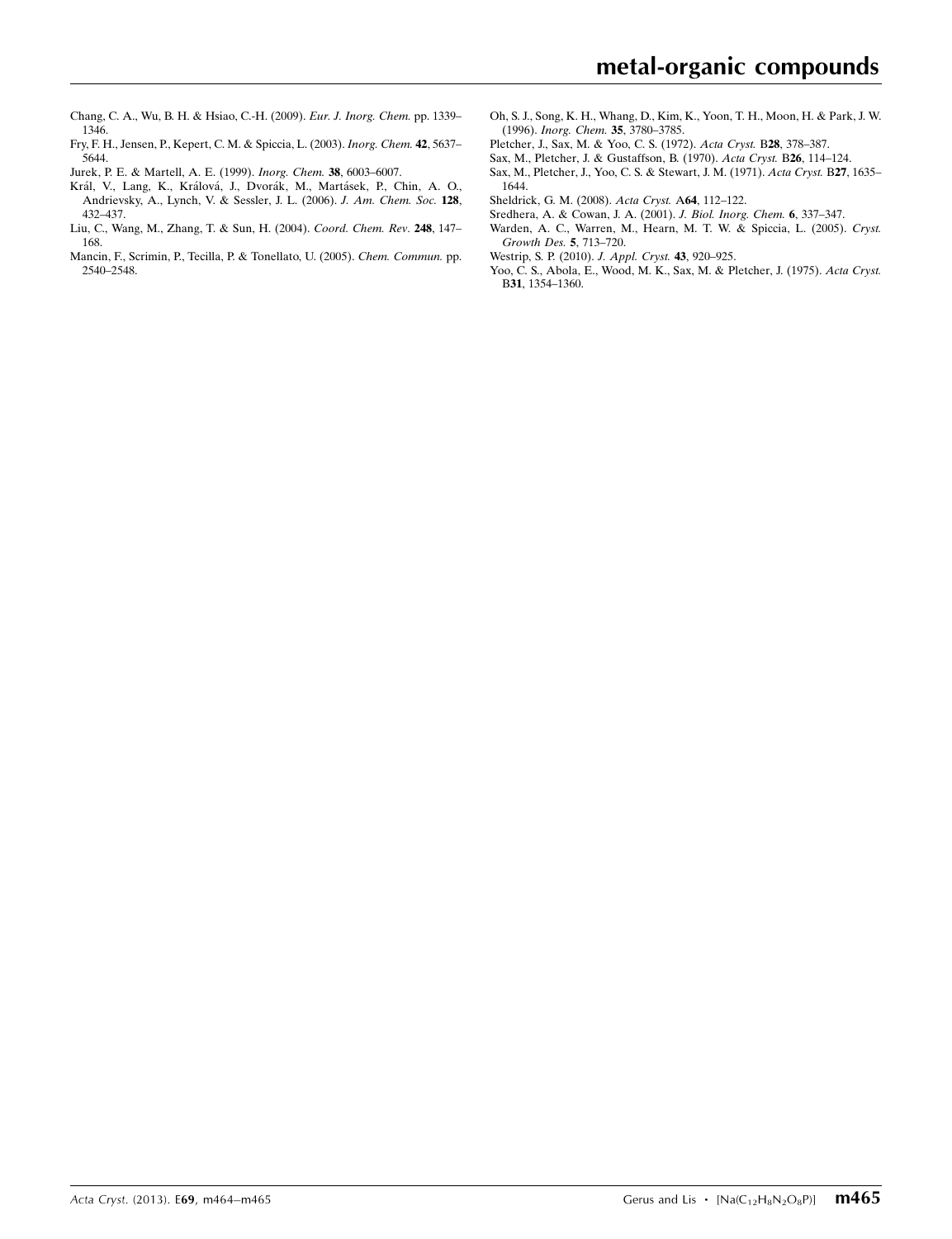# **supporting information**

*Acta Cryst.* (2013). E**69**, m464–m465 [doi:10.1107/S1600536813019260]

# **Poly[[***µ***-bis(4-nitrophenyl) phosphato-***κ***<sup>2</sup>** *O***,***O***′]sodium]**

## **Aleksandra Gerus and Tadeusz Lis**

#### **S1. Comment**

Phosphate diester hydrolysis is a reaction of continuing interest since such process is of fundamental biological importance. Currently, there is much interest in developing artificial nucleases that hydrolyze the phosphate diester bonds in RNA and DNA (Sredhera & Cowan, 2001; Belousoff *et al.*, 2009; Branum *et al.*, 2001). Thus, there have been numerous model studies devoted to understanding how metalloenzymes hydrolyze phosphate diesters (Mancin *et al.*, 2005; Liu *et al.*, 2004). In most cases the substrate of choice is the "activated" phosphate diester bis(*p*-nitrophenyl) phosphate (BNPP). It is considered as an activated phosphate diester because the *p*-nitro groups draw electron density away from the phosphorus atom as well as help to stabilize the negatively charged leaving group (Jurek & Martell, 1999). For this reason the bis(*p*-nitrophenyl)phosphate anion is a popular model substrate for kinetic studies of the hydrolytic cleavage of the phosphodiester bond similar to DNA (Chang *et al.*, 2009; Oh *et al.*, 1996).

BNPP is commercially available as a sodium salt. There are many references concerning solid state studies of BNPP acting as a ligand in complexes or as an anion in salts. The first publications referring to BNPP describe salts of local anesthetics (Sax *et al.*, 1970, 1971; Pletcher *et al.*, 1972; Yoo *et al.*, 1975). The structure of BNPP has been observed also in many macrocyclic complexes (Král *et al.*, 2006; Bazzicalupi *et al.*, 2004; Fry *et al.*, 2003; Warden *et al.*, 2005). Here we report the structure of BNPP as a sodium salt,  $[Na(C_{12}H_8N_2O_8P)]$ , (I).

Compound (I) crystallizes with one bis(*p*-nitrophenyl)phosphate anion (Fig. 1) and one sodium cation in the asymmetric unit. The phenyl rings are almost coplanar. The interplanar angle between two phenyl rings amounts to 2.36 (3)°. The nitro group  $O1 - N1 - O2$  is rotated 2.00 (4)° from the phenyl ring C1—C6 and the second nitro group  $O3 - N2 - O4$  is rotated 9.01 (4)° from the phenyl ring C11—C61. The phosphate group is highly distorted from the ideal tetrahedral geometry (Table 1). In the anion there are two shorter P—O bonds of 1.4733 (8) Å and 1.4834 (7) Å, and two longer P— O ester bonds lengths of 1.6266 (8) Å and 1.6287 (12) Å. The shortest bond is P–O31. A little longer than the P–O31 bond is the P–O41 bond, bridging Na<sup>+</sup> ions. Both O11 and O21 atoms involved in longer ester bonds are attached to aryl rings. The average P—O distance is 1.55 Å, but individual P—O bonds in the structure of compound (I) show how much the phosphate group is deformed. In previous reports containing BNPP anions the most similar deviations for P—O ester bond length in the phosphate group has been observed for these four examples (Sax *et al.*, 1970, 1971; Pletcher *et al.*, 1972; Yoo *et al.*, 1975).

The bond angles in the phosphate group distinctly deviate from the ideal value of 109.5°. The average value for the O– P–O angle is 108.9°, however, individual angles show considerable deviations. The smallest angle is 92.20 (4)° for O11— P1—O21, that is ArO—P—OAr. This deviation can be correlated with the corresponding bond lengths. Such a small angle has not been observed in any previous report of a BNPP structure. The most comparabler value of an O—P—O angle is 95.3 (2)° (Bond *et al.*, 1985). The largest angle is 119.67 (5)° for O31—P—O41, and the four remaining angles are about 110°.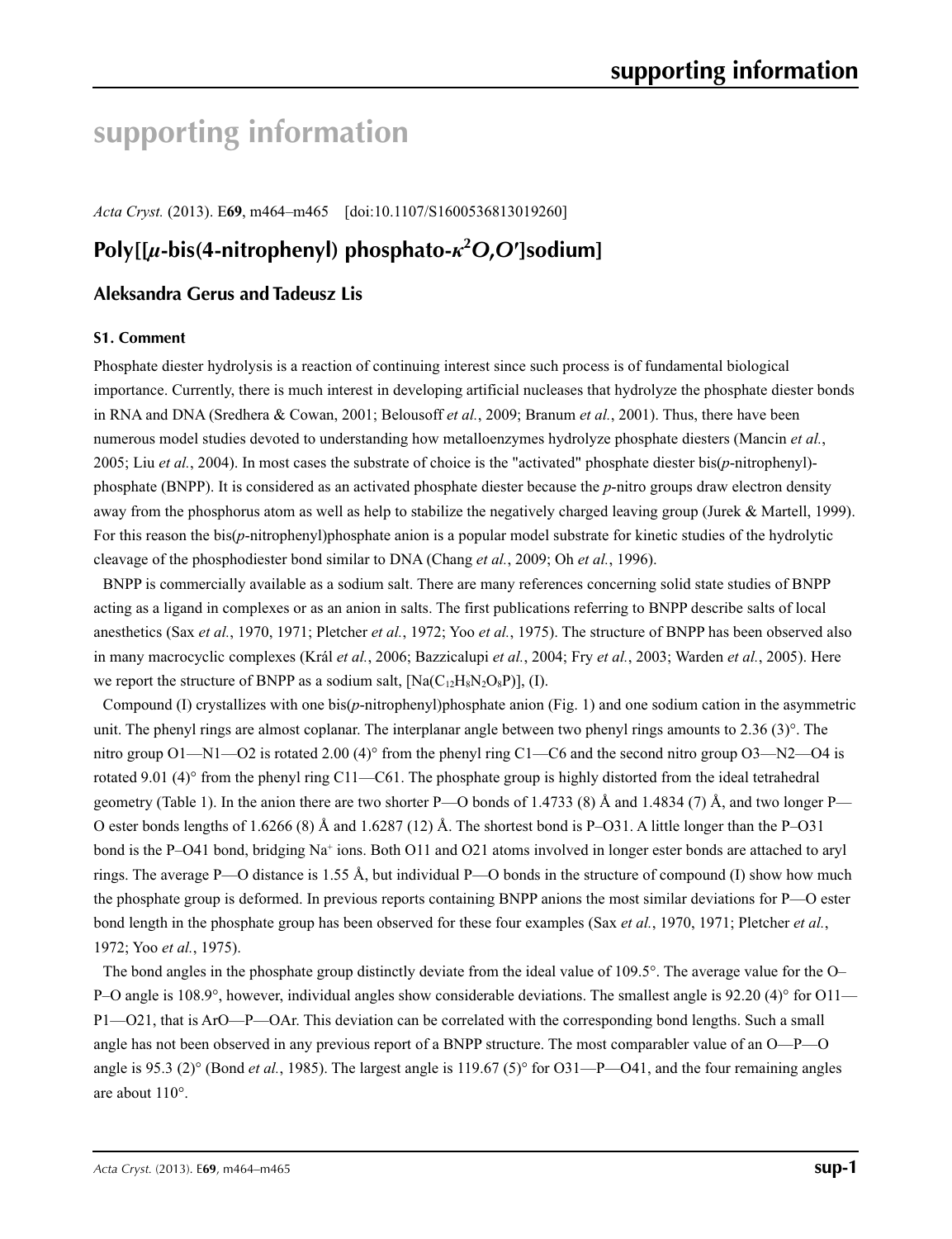In (I), the coordination geometry of Na<sup>+</sup> ion is irregular, with an overall coordination number of six  $[5 + 1]$ . The Na<sup>+</sup> ion is coordinated by five symmetry-related BNPP anions *via* oxygen atoms. It is chelated by one anion in a bidentate mode (*via* O1 and O2), and coordinated by four anions in a monodentate manner (*via* O31<sup>iv</sup>, O4<sup>1ii</sup>, O4<sup>1i</sup> and O41<sup>vi</sup>) (Fig. 2). The Na—O distances are in the range 2.2386 (10) to 2.9377 (18) Å (Table 2). In the structure there is also a short Na…Na distance of 3.253 (2) Å, and two sodium cations are bridged by two O atoms (denoted as O41 in Fig. 2), forming a dimeric sub-structure with a four-membered ring (Figs. 2 and 4). The cations and anions are arranged in double layers parallel to (001) (Figs. 3 and 4). Adjacent layers are linked through weak C—H···O hydrogen bonds existing between H atoms of the aromatic rings and nitro O atoms (Fig. 3, Table 2).

## **S2. Experimental**

The bis(*p*-nitrophenyl)phosphate sodium salt was purchased from Sigma-Aldrich. Yellow crystals were obtained after several days by slow evaporation of an aqueous solution.

## **S3. Refinement**



All H atoms were introduced in geometrically calculated positions, with C—H = 0.95 A  $\circ$  and  $U_{iso}(H) = 1.2 \text{Ueq}(C)$ .

#### **Figure 1**

The molecular structure and numbering scheme for the BNPP anion. Displacement ellipsoids are shown at the 50% probability level.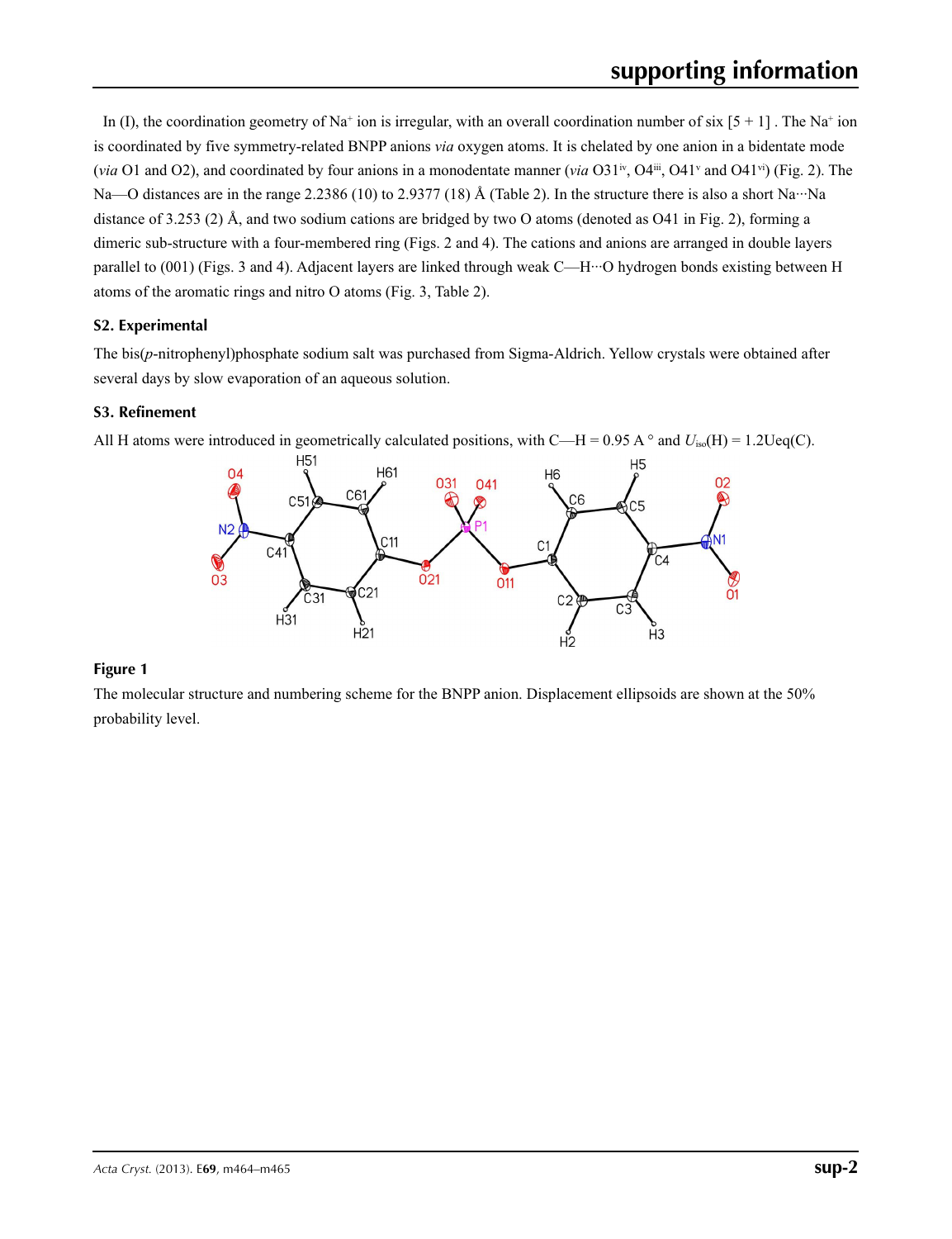

# **Figure 2**

Coordination sphere of the Na<sup>+</sup> cation in (I). Displacement ellipsoids are shown at the 50% probability level. [Symmetry codes: (iii)  $x + 1$ ,  $y + 2$ , z; (iv)  $x$ ,  $y + 1$ , z; (v)  $x + 1$ ,  $y + 1$ , z; (vi)  $-x + 1$ ,  $-y + 2$ ,  $-z + 1$ ; (viii)  $-x + 2$ ,  $-y + 3$ ,  $-z + 1$ ; (xi)  $-x + 1$ 1, -*y* + 1, -*z* + 1; (xii) -*x* + 2, -*y* + 2, -*z* + 1].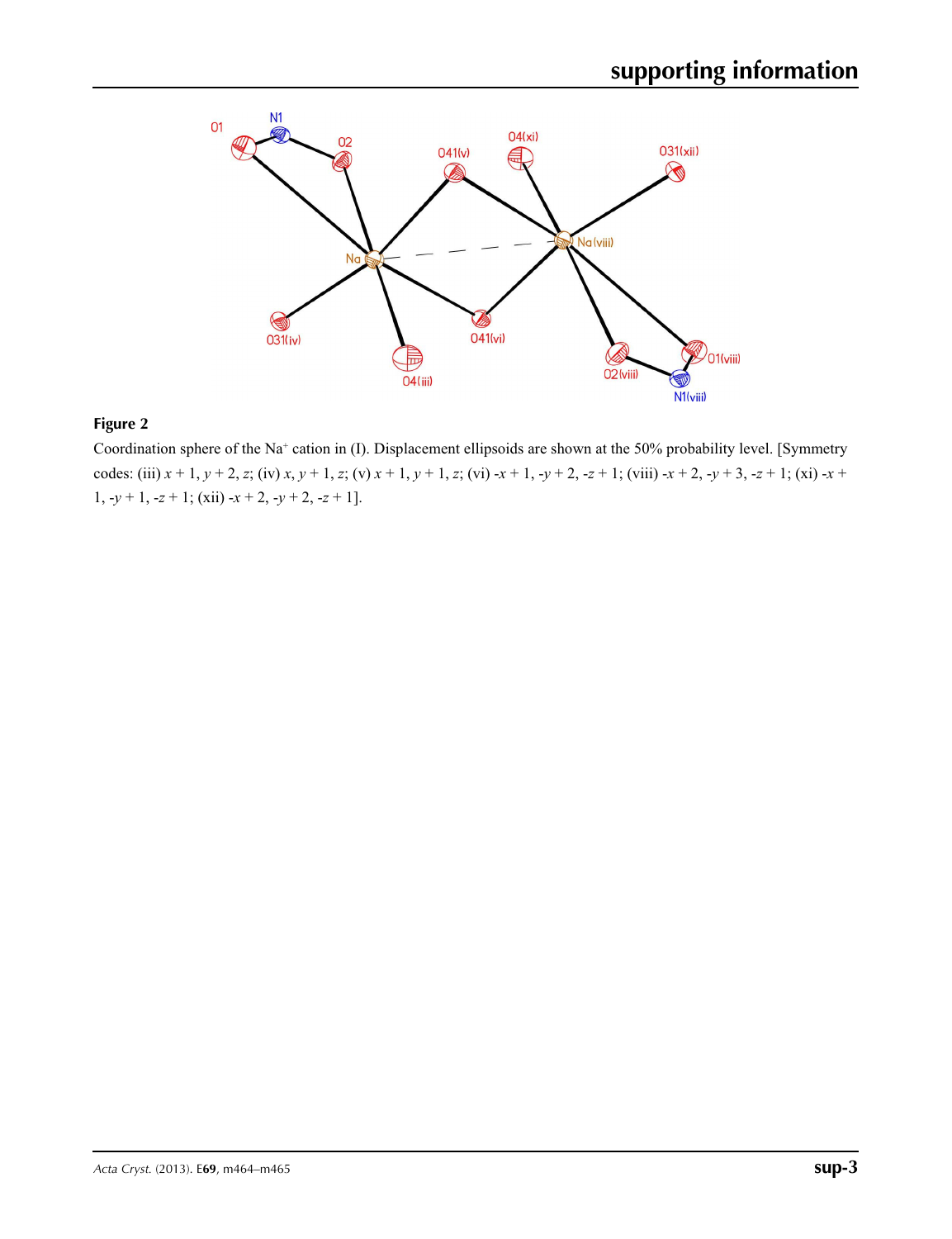

## **Figure 3**

Projection of (I) along [100] showing the double layers. Dashed lines indicate C—H···O hydrogen bonds. Displacement ellipsoids are shown at the 50% probability level.



#### **Figure 4**

The packing diagram for crystal of the title salt (I). Displacement ellipsoids are shown at 50% probability level.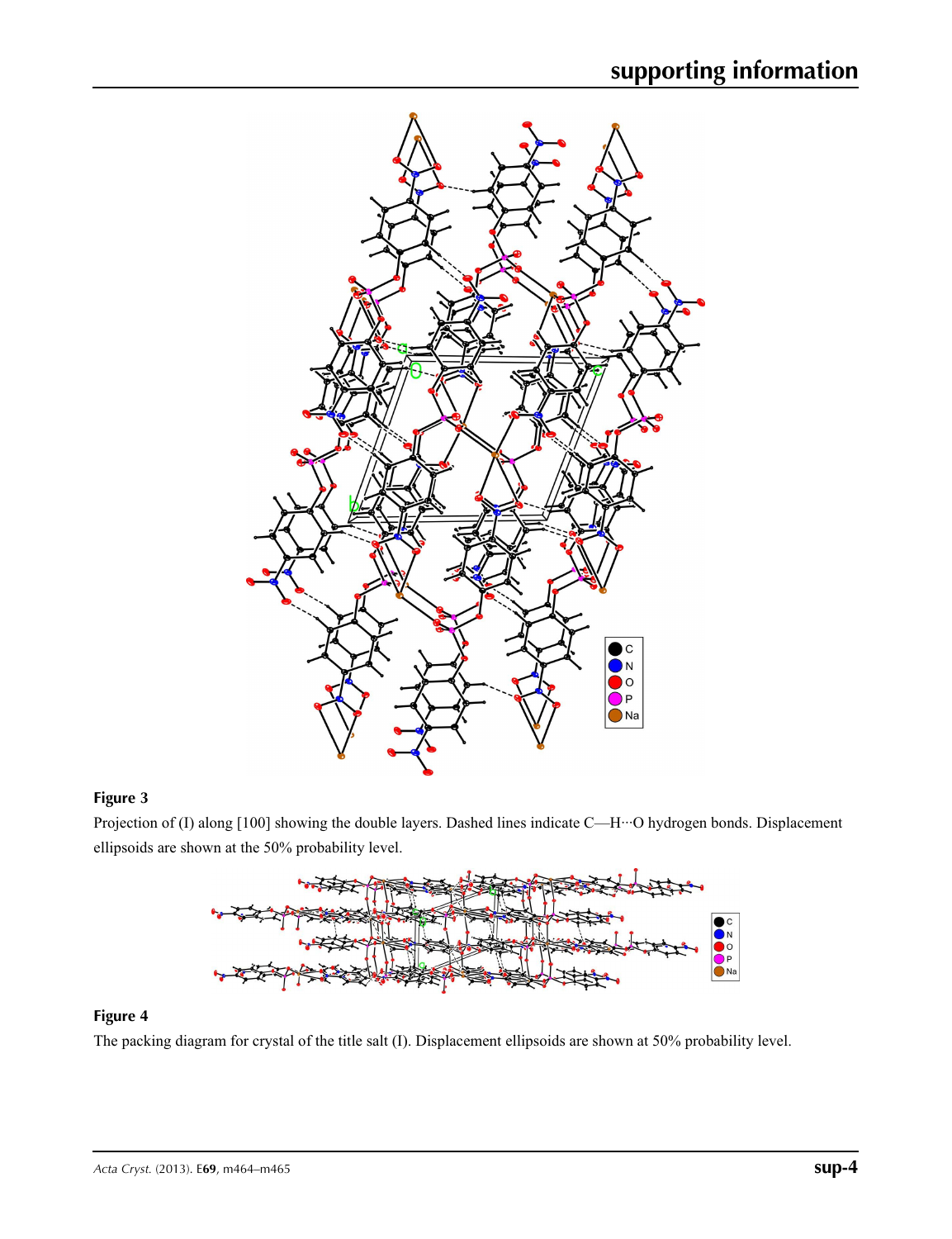## **Poly[[***µ***-bis(4-nitrophenyl) phosphato-***κ***<sup>2</sup>** *O***,***O***′]sodium]**

#### *Crystal data*

 $[Na(C_{12}H_8N_2O_8P)]$  $M_r = 362.16$ Triclinic, *P*1 Hall symbol: -P 1  $a = 6.963$  (2) Å  $b = 9.844(3)$  Å  $c = 11.213(3)$  Å  $\alpha$  = 103.93 (3)<sup>o</sup>  $\beta$  = 105.83 (3)<sup>o</sup>  $γ = 106.38(3)°$  $V = 666.1$  (3) Å<sup>3</sup>

#### *Data collection*

| Agilent Xcalibur (Onyx with CCD camera)  |
|------------------------------------------|
| diffractometer                           |
| Radiation source: fine-focus sealed tube |
| Graphite monochromator                   |
| $\omega$ and $\pi$ scans                 |
| Absorption correction: analytical        |
| (CrysAlis PRO; Agilent, 2011)            |
| $T_{\min}$ = 0.918, $T_{\max}$ = 0.931   |
|                                          |

#### *Refinement*

| Refinement on $F^2$                             | Secondary atom site location: difference Fourier   |
|-------------------------------------------------|----------------------------------------------------|
| Least-squares matrix: full                      | map                                                |
| $R[F^2 > 2\sigma(F^2)] = 0.030$                 | Hydrogen site location: inferred from              |
| $wR(F^2) = 0.090$                               | neighbouring sites                                 |
| $S = 1.07$                                      | H-atom parameters constrained                      |
| 6748 reflections                                | $w = 1/[\sigma^2(F_0^2) + (0.0486P)^2 + 0.1337P]$  |
| 217 parameters                                  | where $P = (F_0^2 + 2F_c^2)/3$                     |
| 0 restraints                                    | $(\Delta/\sigma)_{\text{max}} = 0.001$             |
| Primary atom site location: structure-invariant | $\Delta\rho_{\text{max}} = 0.66$ e Å <sup>-3</sup> |
| direct methods                                  | $\Delta \rho_{\rm min} = -0.33$ e Å <sup>-3</sup>  |

*Z* = 2

 $F(000) = 368$  $D_x = 1.806$  Mg m<sup>-3</sup>

 $\theta$  = 3.2–37.5°  $\mu$  = 0.29 mm<sup>-1</sup>  $T = 100 \text{ K}$ Block, yellow

 $R_{\text{int}} = 0.014$ 

 $h = -11 \rightarrow 10$  $k = -16 \rightarrow 15$  $l = -19 \rightarrow 15$ 

 $0.30 \times 0.27 \times 0.25$  mm

13418 measured reflections 6748 independent reflections 5542 reflections with  $I > 2\sigma(I)$ 

 $\theta_{\text{max}} = 37.6^{\circ}, \theta_{\text{min}} = 3.2^{\circ}$ 

Mo *Kα* radiation,  $\lambda = 0.71073$  Å Cell parameters from 8925 reflections

#### *Special details*

**Geometry**. All e.s.d.'s (except the e.s.d. in the dihedral angle between two l.s. planes) are estimated using the full covariance matrix. The cell e.s.d.'s are taken into account individually in the estimation of e.s.d.'s in distances, angles and torsion angles; correlations between e.s.d.'s in cell parameters are only used when they are defined by crystal symmetry. An approximate (isotropic) treatment of cell e.s.d.'s is used for estimating e.s.d.'s involving l.s. planes. **Refinement**. Refinement of  $F^2$  against ALL reflections. The weighted *R*-factor  $wR$  and goodness of fit *S* are based on  $F^2$ , conventional *R*-factors *R* are based on *F*, with *F* set to zero for negative  $F^2$ . The threshold expression of  $F^2 > \sigma(F^2)$  is used only for calculating *R*-factors(gt) *etc*. and is not relevant to the choice of reflections for refinement. *R*-factors based on *F*<sup>2</sup> are statistically about twice as large as those based on *F*, and *R*- factors based on ALL data will be even larger.

*Fractional atomic coordinates and isotropic or equivalent isotropic displacement parameters (Å<sup>2</sup>)* 

|                |             |            |              | $U_{\rm iso}$ */ $U_{\rm eq}$ |
|----------------|-------------|------------|--------------|-------------------------------|
| P <sub>1</sub> | 0.19163(3)  | 0.36887(2) | 0.291283(19) | 0.00783(4)                    |
| O <sub>1</sub> | 0.52988(11) | 1.11256(7) | 0.18582(7)   | 0.01642(12)                   |
| O <sub>2</sub> | 0.66594(11) | 1.15233(7) | 0.39510(6)   | 0.01488(11)                   |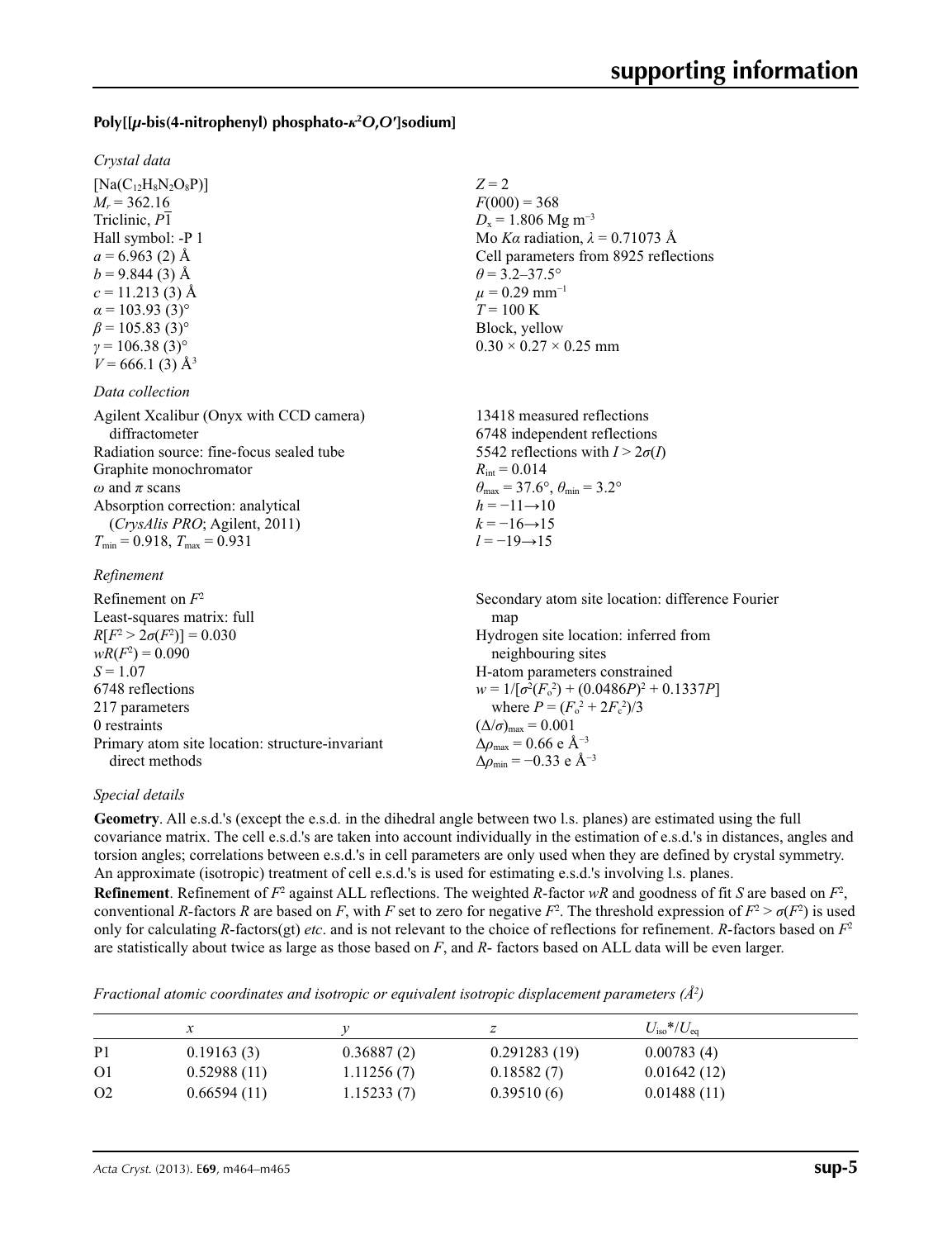| O <sub>3</sub>  | $-0.28509(13)$ | $-0.46498(7)$ | 0.15506(8) | 0.02195(14) |
|-----------------|----------------|---------------|------------|-------------|
| O4              | $-0.14079(12)$ | $-0.34783(8)$ | 0.36644(7) | 0.01817(13) |
| O11             | 0.18884(10)    | 0.45097(6)    | 0.18143(6) | 0.01210(10) |
| O <sub>21</sub> | 0.02554(10)    | 0.20680(6)    | 0.18007(6) | 0.01107(10) |
| O31             | 0.40483(10)    | 0.36277(7)    | 0.34892(6) | 0.01340(11) |
| O41             | 0.08681(9)     | 0.42769(7)    | 0.37940(6) | 0.01131(10) |
| N1              | 0.55665(11)    | 1.06716(8)    | 0.27967(7) | 0.01084(11) |
| N2              | $-0.18533(12)$ | $-0.34891(8)$ | 0.25185(8) | 0.01290(12) |
| C1              | 0.28334(12)    | 0.60309(8)    | 0.21207(7) | 0.00932(12) |
| C <sub>2</sub>  | 0.24915(13)    | 0.65553(9)    | 0.10570(8) | 0.01132(12) |
| H2              | 0.1654         | 0.5862        | 0.0187     | $0.014*$    |
| C <sub>3</sub>  | 0.33698(13)    | 0.80825(9)    | 0.12681(8) | 0.01110(12) |
| H <sub>3</sub>  | 0.3144         | 0.8448        | 0.0551     | $0.013*$    |
| C <sub>4</sub>  | 0.45900(12)    | 0.90670(8)    | 0.25538(8) | 0.00970(12) |
| C <sub>5</sub>  | 0.49639(13)    | 0.85587(9)    | 0.36171(8) | 0.01053(12) |
| H <sub>5</sub>  | 0.5815         | 0.9255        | 0.4484     | $0.013*$    |
| C6              | 0.40903(13)    | 0.70311(9)    | 0.34079(8) | 0.01043(12) |
| H <sub>6</sub>  | 0.4341         | 0.6669        | 0.4126     | $0.013*$    |
| C11             | $-0.01420(12)$ | 0.07325(8)    | 0.20306(8) | 0.00914(11) |
| C <sub>21</sub> | $-0.14071(13)$ | $-0.05705(9)$ | 0.09256(8) | 0.01090(12) |
| H21             | $-0.1902$      | $-0.0492$     | 0.0077     | $0.013*$    |
| C31             | $-0.19405(13)$ | $-0.19754(9)$ | 0.10643(8) | 0.01187(13) |
| H31             | $-0.2790$      | $-0.2867$     | 0.0320     | $0.014*$    |
| C <sub>41</sub> | $-0.11984(13)$ | $-0.20435(9)$ | 0.23230(8) | 0.01057(12) |
| C <sub>51</sub> | 0.00777(13)    | $-0.07667(9)$ | 0.34263(8) | 0.01163(13) |
| H51             | 0.0579         | $-0.0854$     | 0.4271     | $0.014*$    |
| C61             | 0.06168(13)    | 0.06395(9)    | 0.32862(8) | 0.01120(12) |
| H <sub>61</sub> | 0.1489         | 0.1526        | 0.4033     | $0.013*$    |
| Na              | 0.75570(5)     | 1.41177(4)    | 0.39243(3) | 0.01082(7)  |
|                 |                |               |            |             |

*Atomic displacement parameters (Å2 )*

|                  | $U^{11}$   | $L^{22}$   | $\mathcal{L}^{\beta 3}$ | $U^{12}$    | $U^{13}$    | $U^{23}$    |
|------------------|------------|------------|-------------------------|-------------|-------------|-------------|
| P <sub>1</sub>   | 0.00772(8) | 0.00661(8) | 0.00894(8)              | 0.00226(6)  | 0.00311(6)  | 0.00274(6)  |
| O <sub>1</sub>   | 0.0212(3)  | 0.0124(3)  | 0.0172(3)               | 0.0056(2)   | 0.0065(2)   | 0.0091(2)   |
| O <sub>2</sub>   | 0.0167(3)  | 0.0091(2)  | 0.0144(3)               | 0.0027(2)   | 0.0032(2)   | 0.0020(2)   |
| O <sub>3</sub>   | 0.0321(4)  | 0.0079(3)  | 0.0231(3)               | 0.0030(3)   | 0.0129(3)   | 0.0025(2)   |
| O <sub>4</sub>   | 0.0225(3)  | 0.0154(3)  | 0.0206(3)               | 0.0075(2)   | 0.0087(3)   | 0.0116(2)   |
| O11              | 0.0172(3)  | 0.0066(2)  | 0.0100(2)               | 0.00113(19) | 0.0046(2)   | 0.00292(18) |
| O <sub>2</sub> 1 | 0.0137(2)  | 0.0062(2)  | 0.0103(2)               | 0.00136(19) | 0.00201(19) | 0.00335(18) |
| O <sub>3</sub> 1 | 0.0084(2)  | 0.0132(3)  | 0.0176(3)               | 0.0045(2)   | 0.0038(2)   | 0.0042(2)   |
| O41              | 0.0108(2)  | 0.0121(2)  | 0.0121(2)               | 0.00466(19) | 0.00572(19) | 0.00352(19) |
| N1               | 0.0107(3)  | 0.0084(3)  | 0.0147(3)               | 0.0041(2)   | 0.0052(2)   | 0.0049(2)   |
| N2               | 0.0142(3)  | 0.0093(3)  | 0.0190(3)               | 0.0054(2)   | 0.0094(2)   | 0.0063(2)   |
| C <sub>1</sub>   | 0.0102(3)  | 0.0068(3)  | 0.0107(3)               | 0.0024(2)   | 0.0041(2)   | 0.0031(2)   |
| C <sub>2</sub>   | 0.0127(3)  | 0.0092(3)  | 0.0100(3)               | 0.0020(2)   | 0.0031(2)   | 0.0035(2)   |
| C <sub>3</sub>   | 0.0123(3)  | 0.0092(3)  | 0.0111(3)               | 0.0031(2)   | 0.0036(2)   | 0.0044(2)   |
| C <sub>4</sub>   | 0.0101(3)  | 0.0072(3)  | 0.0122(3)               | 0.0031(2)   | 0.0044(2)   | 0.0038(2)   |
|                  |            |            |                         |             |             |             |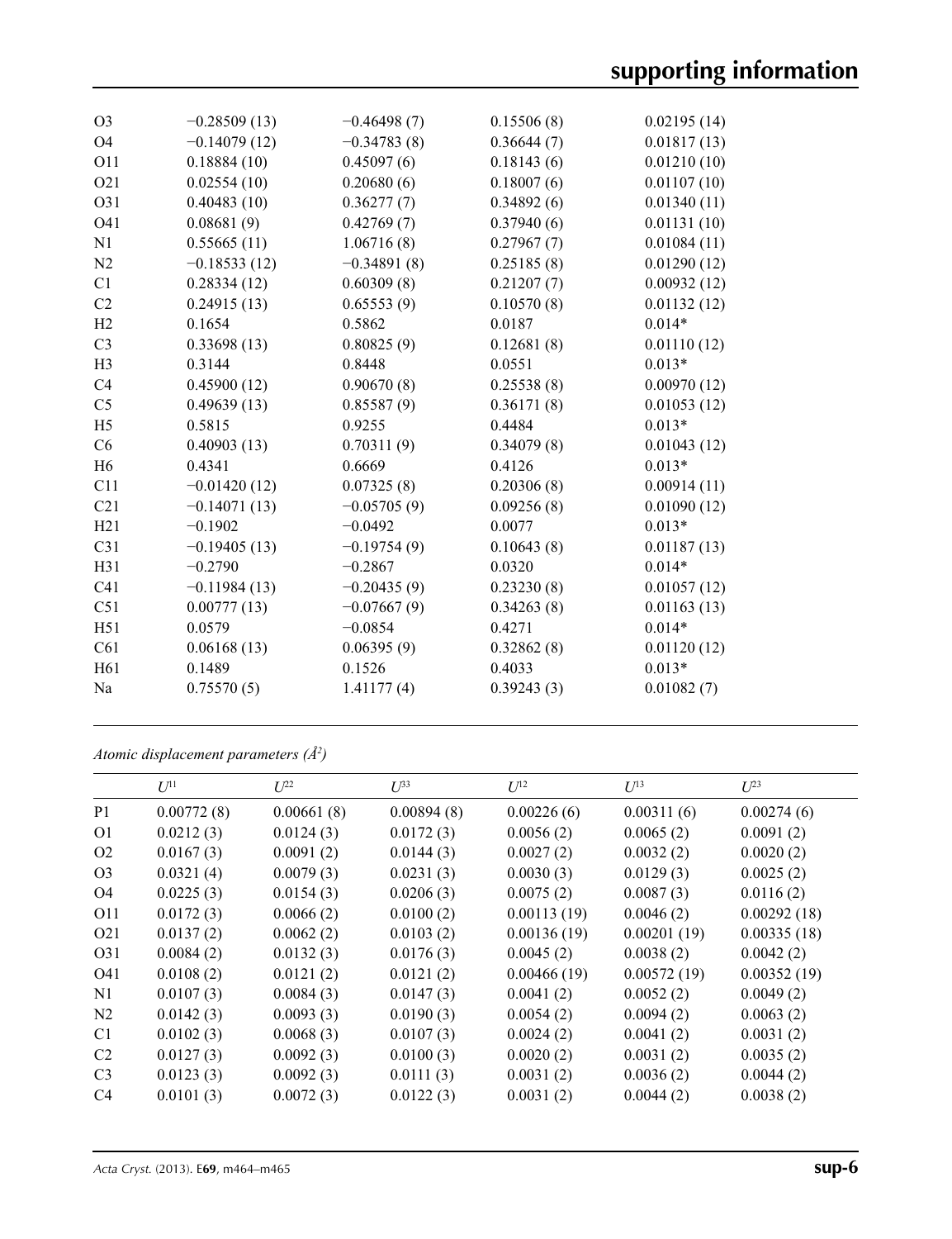# **supporting information**

| C <sub>5</sub>  | 0.0119(3)   | 0.0078(3)   | 0.0106(3)   | 0.0031(2)   | 0.0035(2)   | 0.0025(2)   |
|-----------------|-------------|-------------|-------------|-------------|-------------|-------------|
| C <sub>6</sub>  | 0.0123(3)   | 0.0086(3)   | 0.0097(3)   | 0.0031(2)   | 0.0037(2)   | 0.0035(2)   |
| C <sub>11</sub> | 0.0094(3)   | 0.0073(3)   | 0.0110(3)   | 0.0029(2)   | 0.0039(2)   | 0.0036(2)   |
| C <sub>21</sub> | 0.0126(3)   | 0.0084(3)   | 0.0101(3)   | 0.0025(2)   | 0.0036(2)   | 0.0028(2)   |
| C <sub>31</sub> | 0.0136(3)   | 0.0082(3)   | 0.0124(3)   | 0.0025(2)   | 0.0054(3)   | 0.0024(2)   |
| C <sub>41</sub> | 0.0121(3)   | 0.0074(3)   | 0.0142(3)   | 0.0040(2)   | 0.0068(2)   | 0.0046(2)   |
| C51             | 0.0130(3)   | 0.0104(3)   | 0.0118(3)   | 0.0040(2)   | 0.0040(2)   | 0.0053(2)   |
| C61             | 0.0130(3)   | 0.0086(3)   | 0.0099(3)   | 0.0024(2)   | 0.0027(2)   | 0.0031(2)   |
| Na              | 0.00911(14) | 0.00915(14) | 0.01433(15) | 0.00301(11) | 0.00447(12) | 0.00451(12) |
|                 |             |             |             |             |             |             |

*Geometric parameters (Å, º)*

| $P1 - O31$          | 1.4733(8)  | $C2-C3$           | 1.3861(12) |
|---------------------|------------|-------------------|------------|
| $P1 - O41$          | 1.4834(7)  | $C2-H2$           | 0.9500     |
| $P1 - 011$          | 1.6266(8)  | $C3-C4$           | 1.3908(14) |
| $P1 - O21$          | 1.6287(12) | $C3-H3$           | 0.9500     |
| $O1 - N1$           | 1.2282(10) | $C4 - C5$         | 1.3895(12) |
| $O1 - Na$           | 2.9377(18) | $C5-C6$           | 1.3867(12) |
| $O2 - N1$           | 1.2399(12) | $C5 - H5$         | 0.9500     |
| $O2 - Na$           | 2.4618(11) | $C6 - H6$         | 0.9500     |
| $O3 - N2$           | 1.2288(12) | $C11 - C61$       | 1.3976(12) |
| $O4 - N2$           | 1.2335(11) | $C11 - C21$       | 1.3995(14) |
| $O4 - Nai$          | 2.3853(11) | $C21 - C31$       | 1.3857(12) |
| $O11 - C1$          | 1.3663(11) | $C21 - H21$       | 0.9500     |
| $O21 - C11$         | 1.3668(10) | $C31-C41$         | 1.3894(12) |
| $O31 - Naii$        | 2.2386(10) | $C31 - H31$       | 0.9500     |
| O41-Naiii           | 2.3135(9)  | $C41 - C51$       | 1.3862(14) |
| $O41 - Naiv$        | 2.4065(14) | $C51-C61$         | 1.3877(12) |
| $N1 - C4$           | 1.4552(12) | $C51 - H51$       | 0.9500     |
| $N2 - C41$          | 1.4560(12) | $C61 - H61$       | 0.9500     |
| $C1-C2$             | 1.3987(12) | $Na - Nav$        | 3.253(2)   |
| $C1-C6$             | 1.3998(14) |                   |            |
| $O31 - P1 - O41$    | 119.67(5)  | $C1-C6-H6$        | 120.6      |
| $O31 - P1 - O11$    | 110.86(4)  | $O21 - C11 - C61$ | 123.21(8)  |
| $O41 - P1 - O11$    | 110.02(4)  | $O21 - C11 - C21$ | 116.04(7)  |
| $O31 - P1 - O21$    | 110.48(5)  | $C61 - C11 - C21$ | 120.74(8)  |
| $O41 - P1 - O21$    | 110.21(4)  | $C31 - C21 - C11$ | 120.28(8)  |
| $O11-P1-O21$        | 92.20(4)   | $C31 - C21 - H21$ | 119.9      |
| $N1 - 01 - Na$      | 83.76 (6)  | $C11 - C21 - H21$ | 119.9      |
| $N1 - 02 - Na$      | 106.72(6)  | $C21 - C31 - C41$ | 118.15(8)  |
| $N2$ — $O4$ — $Nai$ | 116.10(7)  | $C21 - C31 - H31$ | 120.9      |
| $C1 - 011 - P1$     | 123.69(6)  | $C41 - C31 - H31$ | 120.9      |
| $C11 - O21 - P1$    | 123.67(6)  | $C51 - C41 - C31$ | 122.37(8)  |
| $P1 - O31 - Naii$   | 157.93(4)  | $C51 - C41 - N2$  | 117.95(8)  |
| P1-041-Naiii        | 143.20(5)  | $C31 - C41 - N2$  | 119.61(8)  |
| $P1 - O41 - Naiv$   | 129.49(4)  | $C41 - C51 - C61$ | 119.45(8)  |
| Naiii-041-Naiv      | 87.11(4)   | $C41 - C51 - H51$ | 120.3      |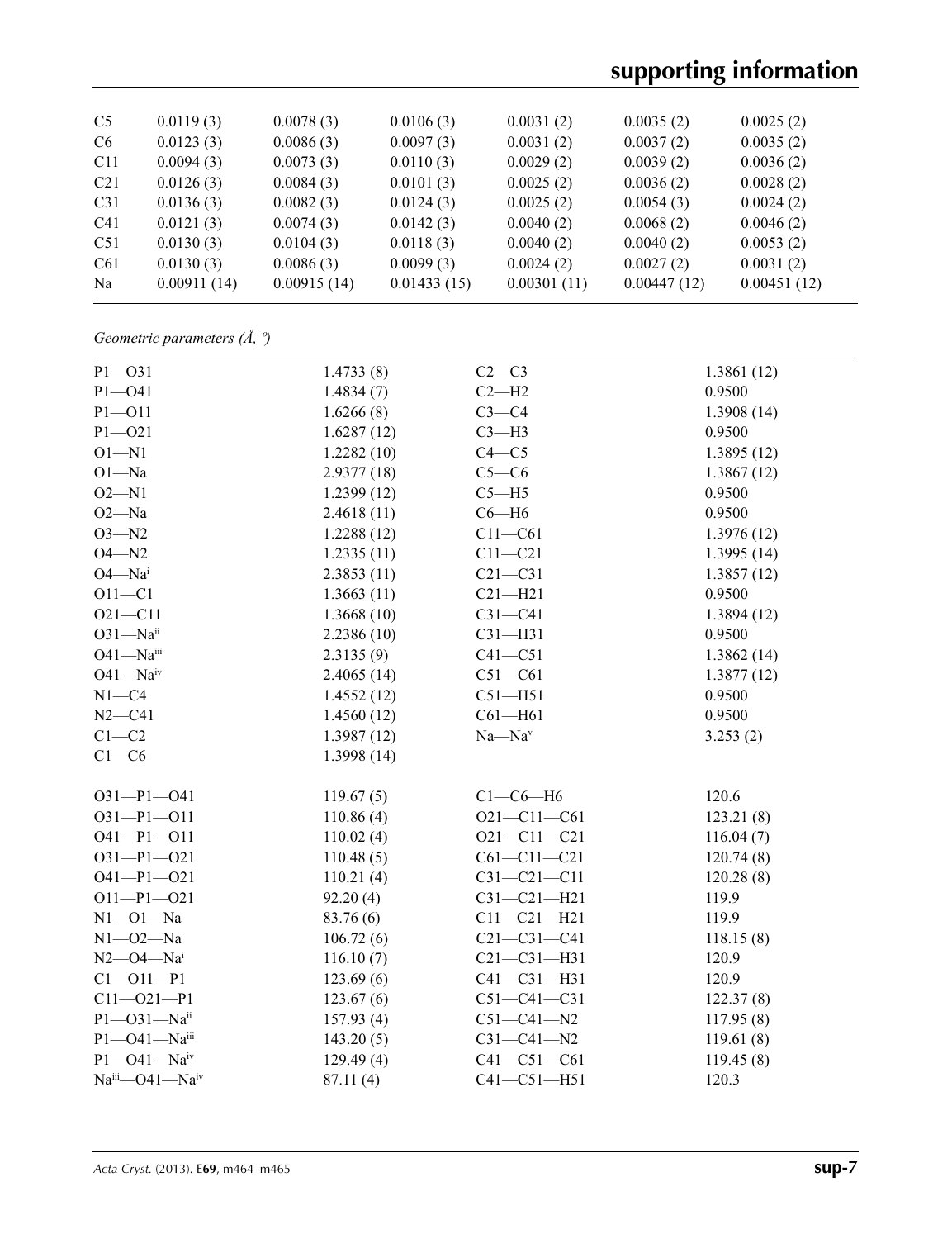| $O1 - N1 - O2$        | 122.74(7)    | $C61 - C51 - H51$                              | 120.3        |
|-----------------------|--------------|------------------------------------------------|--------------|
| $O1 - N1 - C4$        | 119.12(8)    | $C51 - C61 - C11$                              | 119.01(8)    |
| $O2 - N1 - C4$        | 118.13(8)    | $C51 - C61 - H61$                              | 120.5        |
| $O1 - N1 - Na$        | 72.71(6)     | $C11 - C61 - H61$                              | 120.5        |
| $O2 - N1 - Na$        | 50.43(5)     | 031vi-Na-041vii                                | 165.08(3)    |
| $C4 - N1 - Na$        | 167.00(5)    | $O31$ <sup>vi</sup> —Na—O4 <sup>viii</sup>     | 99.55(4)     |
| $O3 - N2 - O4$        | 123.14(8)    | $O41$ <sup>vii</sup> —Na— $O4$ <sup>viii</sup> | 81.55(4)     |
| $O3 - N2 - C41$       | 119.25(8)    | $O31$ <sup>vi</sup> —Na—O41 <sup>iv</sup>      | 101.98(5)    |
| $O4 - N2 - C41$       | 117.59(8)    | O41vii-Na-O41iv                                | 92.89(4)     |
| $O11 - C1 - C2$       | 115.91(8)    | $O4$ <sup>viii</sup> -Na- $O41$ <sup>iv</sup>  | 80.28(4)     |
| $O11 - C1 - C6$       | 123.34(8)    | $O31$ <sup>vi</sup> -Na- $O2$                  | 84.38 (4)    |
| $C2-C1-C6$            | 120.75(7)    | $O41$ <sup>vii</sup> —Na—O2                    | 92.94(4)     |
| $C3-C2-C1$            | 120.25(8)    | $O4$ <sup>viii</sup> -Na- $O2$                 | 172.26(3)    |
| $C3-C2-H2$            | 119.9        | O41iv-Na-O2                                    | 105.55(4)    |
| $C1-C2-H2$            | 119.9        | $O31^{vi} - Na - O1$                           | 74.29(5)     |
| $C2-C3-C4$            | 118.44(8)    | $O41$ <sup>vii</sup> -Na- $O1$                 | 93.25(4)     |
| $C2-C3-H3$            | 120.8        | O4viii-Na-O1                                   | 128.23(3)    |
| $C4-C3-H3$            | 120.8        | $O41^{iv} - Na - O1$                           | 151.44(3)    |
| $C5-C4-C3$            | 121.88(8)    | $O2 - Na - O1$                                 | 46.28(3)     |
| $C5-C4-N1$            | 118.65(8)    | $O31^{vi} - Na - N1$                           | 76.99(4)     |
| $C3-C4-N1$            | 119.43(8)    | $O41$ <sup>vii</sup> -Na-N1                    | 94.92(4)     |
| $C6-C5-C4$            | 119.77(8)    | $O4$ <sup>viii</sup> —Na—N1                    | 151.70(3)    |
| $C6-C5-H5$            | 120.1        | $O41^{iv}$ —Na—N1                              | 128.02(4)    |
| $C4-C5-H5$            | 120.1        | $O2 - Na - N1$                                 | 22.85(2)     |
| $C5-C6-C1$            | 118.90(8)    | $O1 - Na - N1$                                 | 23.53(2)     |
| $C5-C6-H6$            | 120.6        |                                                |              |
| $O31-P1-O11-C1$       | $-74.91(8)$  | $C4 - C5 - C6 - C1$                            | $-0.33(12)$  |
| $O41 - P1 - O11 - C1$ | 59.73(8)     | $O11 - C1 - C6 - C5$                           | $-179.42(7)$ |
| $O21-P1-O11-C1$       | 172.18(6)    | $C2-C1-C6-C5$                                  | 1.12(12)     |
| $O31-P1-O21-C11$      | 53.96 $(7)$  | $P1 - O21 - C11 - C61$                         | 8.66(11)     |
| $O41-P1-O21-C11$      | $-80.51(7)$  | $P1 - O21 - C11 - C21$                         | $-172.40(6)$ |
| $O11-P1-O21-C11$      | 167.21(6)    | $O21 - C11 - C21 - C31$                        | $-178.45(7)$ |
| $P1 - O11 - C1 - C2$  | $-174.63(6)$ | $C61 - C11 - C21 - C31$                        | 0.52(12)     |
| $P1 - 011 - C1 - C6$  | 5.90(11)     | $C11 - C21 - C31 - C41$                        | 0.45(12)     |
| $O11-C1-C2-C3$        | 179.50(7)    | $C21 - C31 - C41 - C51$                        | $-1.26(12)$  |
| $C6-C1-C2-C3$         | $-1.01(12)$  | $C21 - C31 - C41 - N2$                         | 175.67(7)    |
| $C1 - C2 - C3 - C4$   | 0.09(12)     | $O3 - N2 - C41 - C51$                          | $-174.72(8)$ |
| $C2-C3-C4-C5$         | 0.72(12)     | $O4 - N2 - C41 - C51$                          | 6.77(11)     |
| $C2-C3-C4-N1$         | 178.70(7)    | $O3 - N2 - C41 - C31$                          | 8.22(12)     |
| $O1 - N1 - C4 - C5$   | 177.82(7)    | $O4 - N2 - C41 - C31$                          | $-170.30(8)$ |
| $O2 - N1 - C4 - C5$   | $-1.43(11)$  | $C31-C41-C51-C61$                              | 1.08(12)     |
| $O1 - N1 - C4 - C3$   | $-0.23(11)$  | $N2-C41-C51-C61$                               | $-175.90(7)$ |
| $O2 - N1 - C4 - C3$   | $-179.48(7)$ | $C41 - C51 - C61 - C11$                        | $-0.07(12)$  |